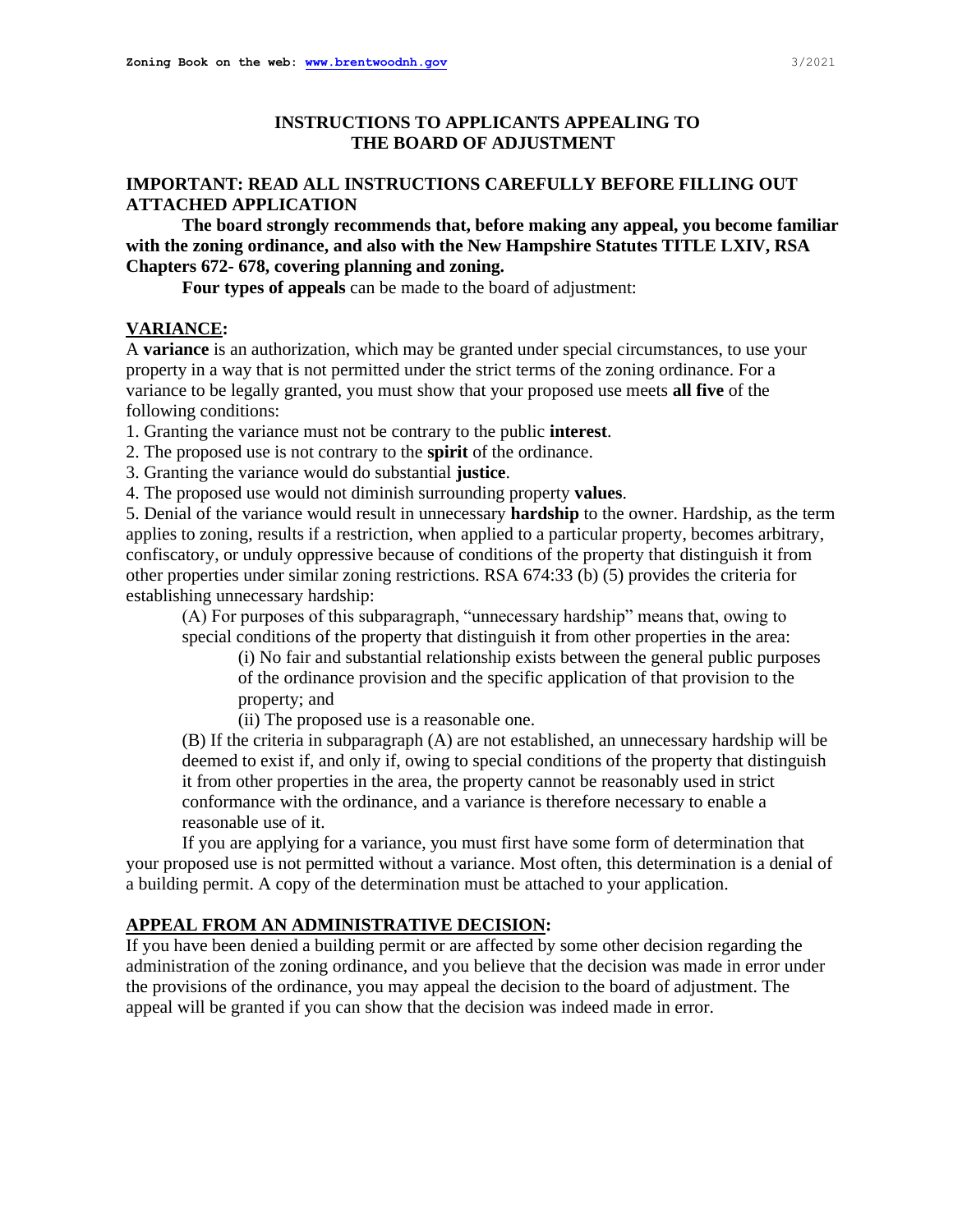If you are appealing an administrative decision, a copy of the decision appealed from must be attached to your application.

#### **SPECIAL EXCEPTION:**

Certain sections of the zoning ordinance provide that a particular use of property in a particular zone will be permitted by special exception if specified conditions are met. The necessary conditions for each special exception are given in the ordinance. Your appeal for a special exception will be granted if you can show that the conditions stated in the ordinance are met.

If you are applying for a special exception, you may also need site plan or subdivision approval, or both, from the planning board. Even in those cases where no planning board approval is needed, presenting a site plan to the planning board will assist in relating the proposal to the overall zoning. This should be done before you apply for a special exception.

#### **EQUITABLE WAIVER OF DIMENSIONAL REQUIREMENTS**:

The board may grant an equitable waiver only for existing dimensional nonconformities provided the applicant can meet the required standards.

a) The nonconformity was not discovered until after the structure was substantially completed or after a vacant lot in violation had been transferred to a bona fide purchaser;

b) The nonconformity was not an outcome of ignorance of the law or bad faith but was instead caused by a legitimate mistake;

If these conditions are satisfied, the board can move on to the additional findings to grant the waiver:

c) The nonconformity does not constitute a public or private nuisance nor diminish the value or interfere with future uses of other property in the area; and

d) The cost of correction would far outweigh any public benefit to be gained.

In lieu of the requirements in paragraphs (a) and (b), the violation has existed for 10 years or more with no enforcement action, including written notice, commenced by the town.

For any appeal, the application form must be properly filled out. The application form is intended to be self-explanatory, but be sure that you show:

**WHO** owns the property? If the applicant is not the owner, this must be explained. **WHERE** is the property located?

**DESCRIBE** the property. Give area, frontage, side and rear lines, slopes and natural features, etc.

**WHAT** do you propose to do? Attach sketches, plot plans, pictures, construction plans, or whatever may help explain the proposed use. Include copies of any prior applications concerning the property.

**WHY** does your proposed use require an appeal to the board of adjustment? **WHY** should the appeal be granted?

Prepare a list of all abutting property owners, have it verified at the city/town office, and attach it to your application. **The list shall include the applicant as well as the property owner and any surveyor or soil scientist whose name is on any plan submitted**. If you have any difficulty, consult the assessor's office, but the accuracy of the list is your responsibility.

Mail or deliver the completed application, with all attachments to the clerk of the board or to the office of the board of selectmen. A fee is charged sufficient to cover the cost of preparing and mailing the legally-required notices. Make check payable to Town of Brentwood and remit with your application.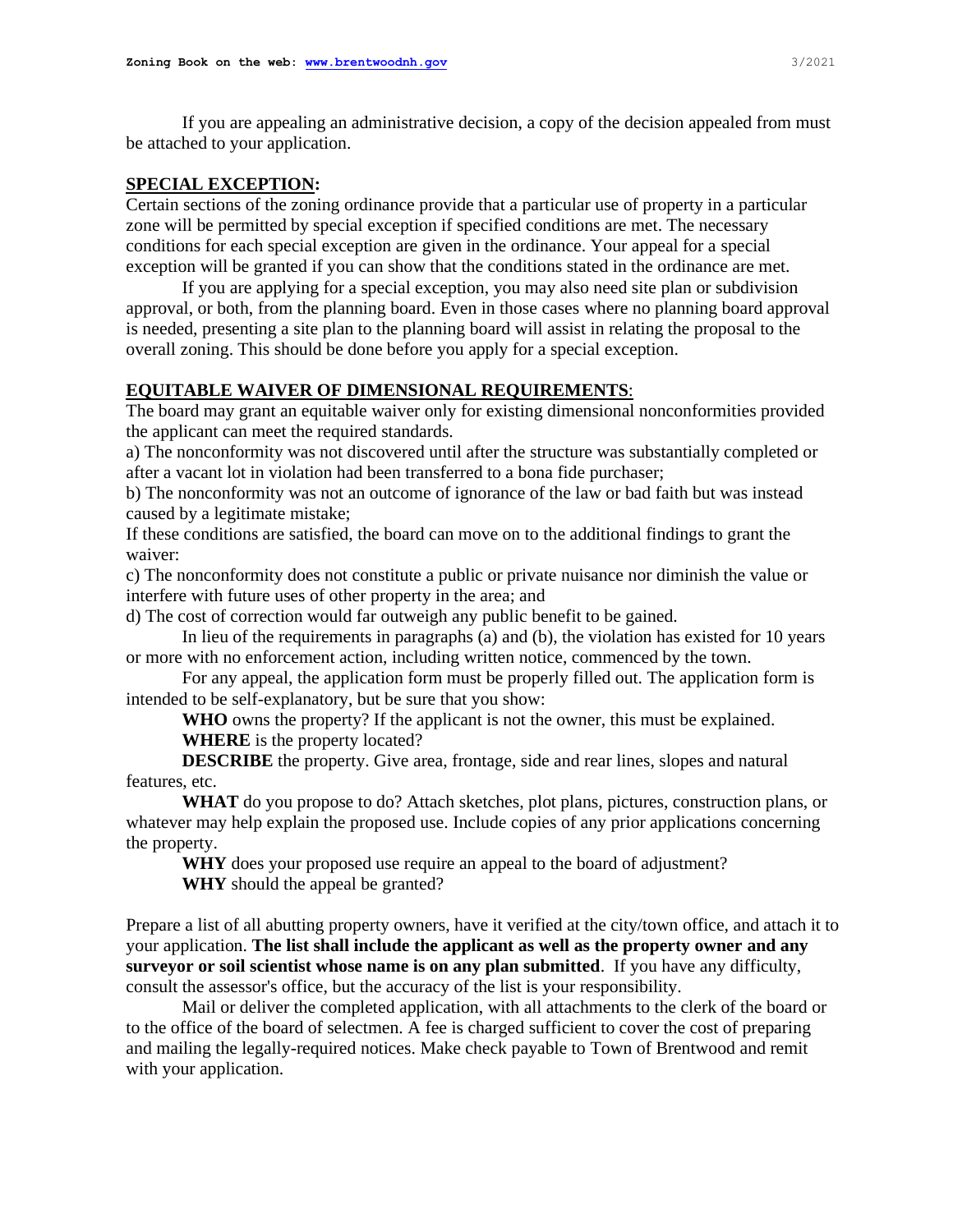The board will promptly schedule a public hearing upon receipt of your properly-completed application. Public notice of the hearing will be posted and printed in a newspaper, and notice will be mailed to you and to all abutters and to other parties whom the board may deem to have an interest, at least five days before the date of the hearing. You and all other parties will be invited to appear in person or by agent or counsel to state reasons why the appeal should or should not be granted.

After the public hearing, the board will reach a decision. You will be sent a notice of decision.

If you believe the board's decision is wrong, you have the right to appeal. The selectmen, or any party affected, have similar rights to appeal the decision in your case. To appeal, you must first ask the board for a rehearing. The Motion for Rehearing may be in the form of a letter to the board. The motion must be made within 30 days of the decision and must set forth the grounds on which it is claimed the decision is unlawful or unreasonable.

The board may grant such a rehearing if, in its opinion, good reason is stated in the motion. The board will not reopen a case based on the same set of facts unless it is convinced that an injustice would be created by not doing so. Whether or not a rehearing is held, you must have requested one before you can appeal to the courts. When a rehearing is held, the same procedure is followed as for the first hearing, including public notice and notice to abutters.

See **RSA** Chapter 677 for more detail on rehearing and appeal procedures.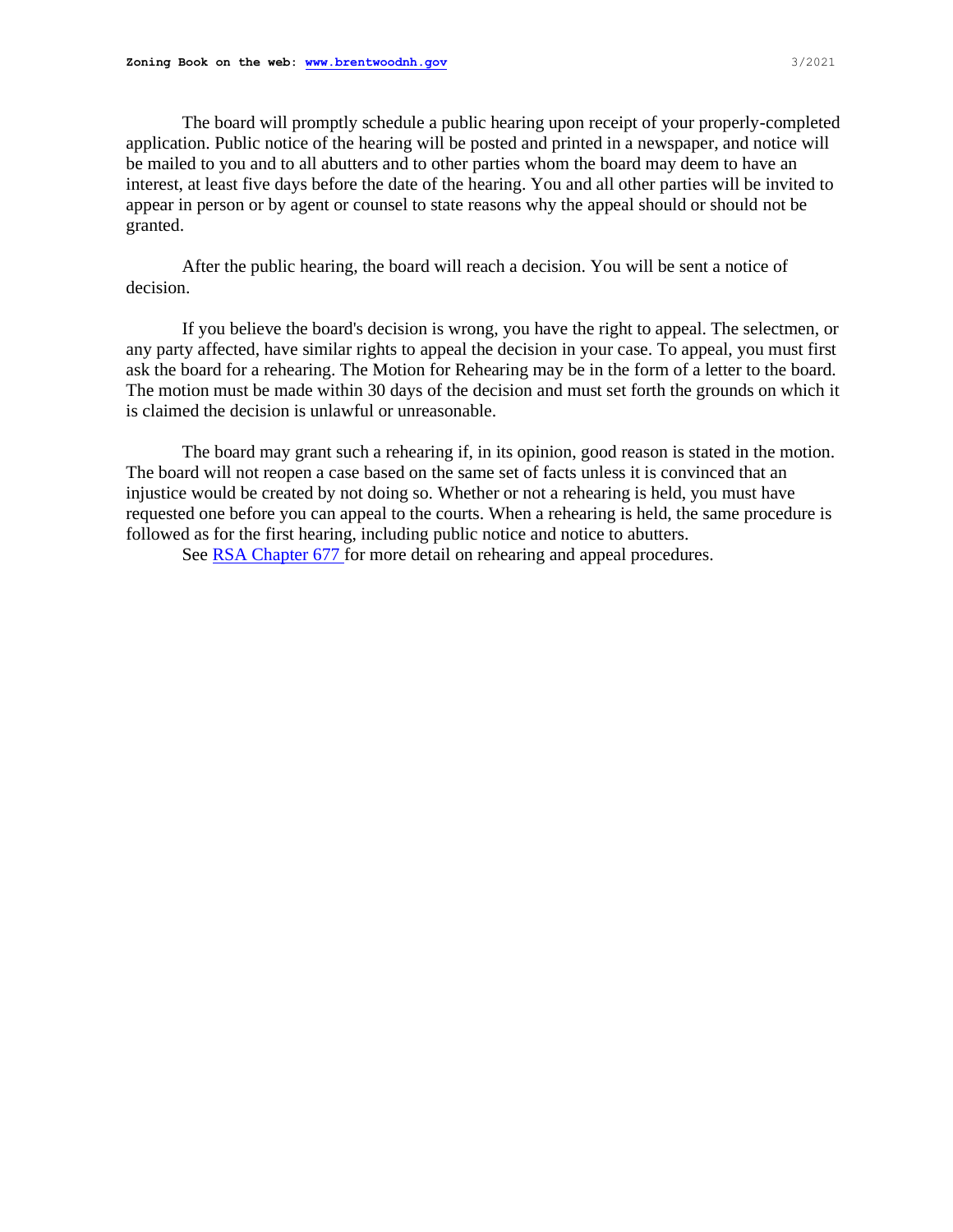# **Brentwood Board of Adjustment 1 Dalton Road Brentwood, NH 03833 603/642-6400 ext 16**

## **APPLICATION**

|                                                                                                                                                                                                                                                                                                      | Date               |
|------------------------------------------------------------------------------------------------------------------------------------------------------------------------------------------------------------------------------------------------------------------------------------------------------|--------------------|
|                                                                                                                                                                                                                                                                                                      | phone_____________ |
|                                                                                                                                                                                                                                                                                                      |                    |
|                                                                                                                                                                                                                                                                                                      |                    |
|                                                                                                                                                                                                                                                                                                      |                    |
| Application Fees – must be submitted with completed application                                                                                                                                                                                                                                      |                    |
| \$40.00 for Administrative Fee                                                                                                                                                                                                                                                                       |                    |
| \$140.00 for cost of legal notice in paper                                                                                                                                                                                                                                                           |                    |
| Abutter notices @ current postage rate of \$10.00 per abutter. Number of abutters<br>provided on 1" x 2 5/8" mailing labels, in triplicate. Abutters include the<br>applicant, property owner and any surveyor or soil scientist whose name is on<br>any plans that are included in the application. |                    |
| Total                                                                                                                                                                                                                                                                                                |                    |

**Fill in appropriate sections. See Instructions. This application cannot be processed unless all required statements have been made. Additional information may be supplied on a separate sheet if the space provided is inadequate.**

**The Board of Adjustment meets on the 4th Monday of the month, as necessary. Submission deadline is at noon sharp on either the 1st or 2nd Wed. of the month (dependent upon a 5-week month) prior to the next hearing date. \*See Scheduling Dates for ZBA Hearings for deadline dates - subject to change.**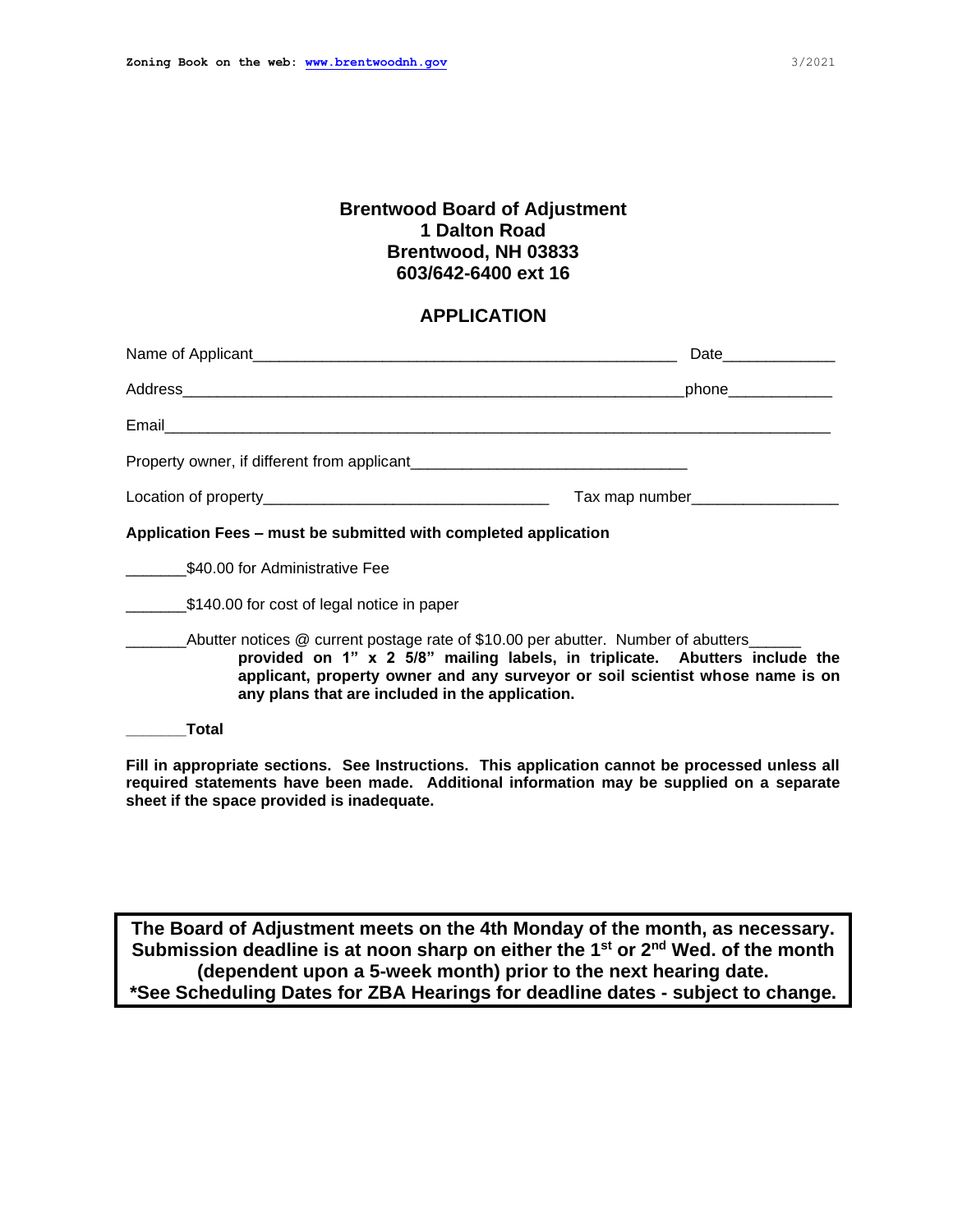# **Brentwood Board of Adjustment**

### **APPEAL FROM AN ADMINISTRATIVE DECISION**

Case No. Date filed Do not write in this space. (signed - ZBA)

|                                    | phone_______________         |
|------------------------------------|------------------------------|
|                                    |                              |
| Owner, if different from applicant |                              |
|                                    | _Tax map____________________ |

NOTE: This application is not acceptable unless all required statements have been made. Additional information may be supplied on a separate sheet if the space provided is inadequate.

### **APPEAL FROM AN ADMINISTRATIVE DECISION**

Relating to the interpretation and enforcement of the provisions of the zoning ordinance.

|                                 | Decision of the enforcement officer to be reviewed _____________________________                    |                                                                                                                 |
|---------------------------------|-----------------------------------------------------------------------------------------------------|-----------------------------------------------------------------------------------------------------------------|
|                                 |                                                                                                     | Number _________ Date ________                                                                                  |
|                                 | Article ______________________________page of the zoning ordinance in question: ___________________ |                                                                                                                 |
|                                 |                                                                                                     |                                                                                                                 |
| Applicant _____________________ | (Signature)                                                                                         | Date and the state of the state of the state of the state of the state of the state of the state of the state o |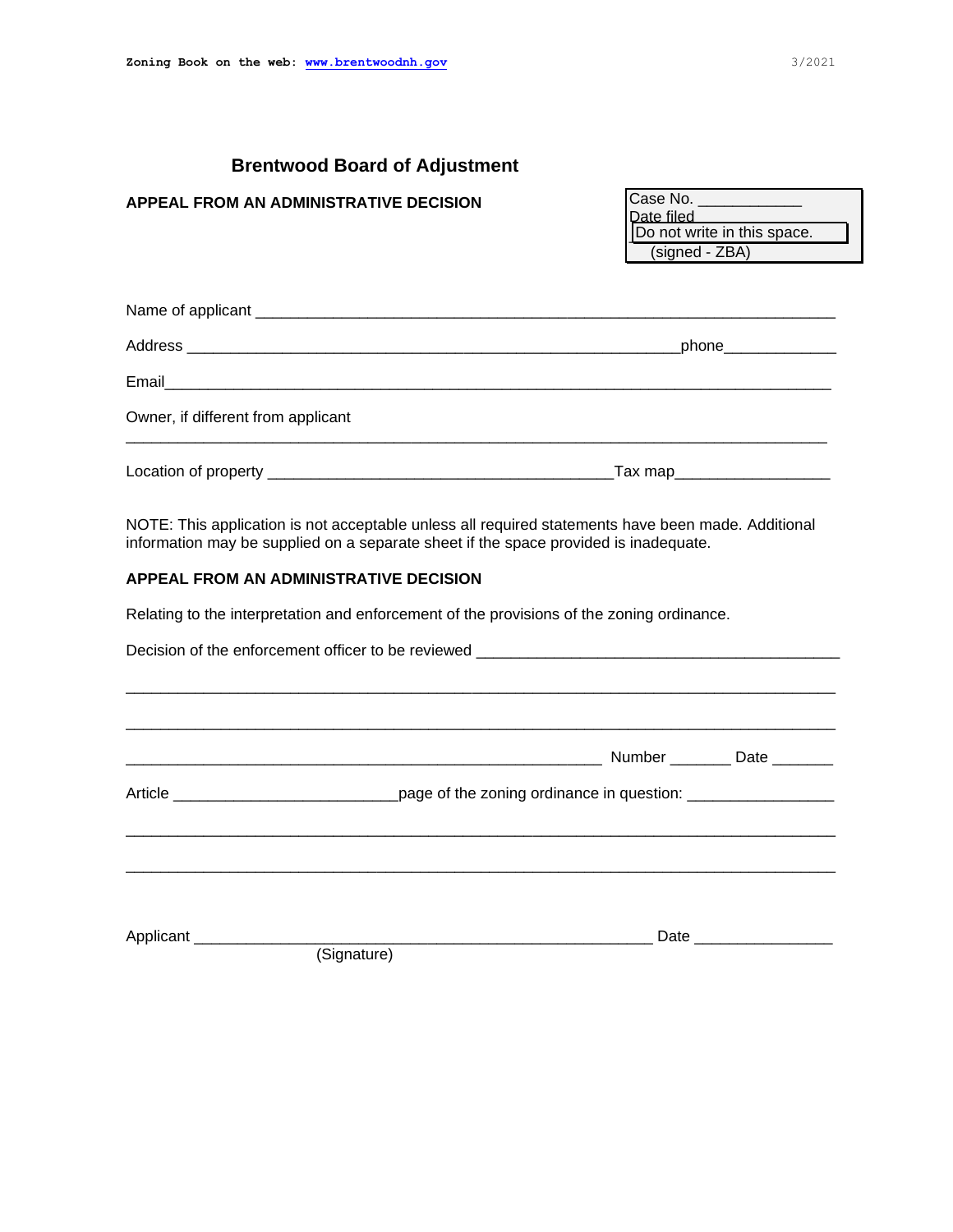| APPLICATION FOR A SPECIAL EXCEPTION<br><b>Brentwood Board of Adjustment</b> | Do not write in<br>this space:<br>Case No: |
|-----------------------------------------------------------------------------|--------------------------------------------|
|                                                                             | Date filed:                                |

|                                   | phone__________________ |  |
|-----------------------------------|-------------------------|--|
| Email                             |                         |  |
| Owner if different from applicant |                         |  |
|                                   | Tax map                 |  |

NOTE: This application is not acceptable unless all required statements have been made. Additional information may be supplied on a separate sheet if the space provided is inadequate.

#### **APPLICATION FOR A SPECIAL EXCEPTION**

Description of proposed use showing justification for a special exception as specified in the zoning ordinance Article \_\_\_\_\_\_\_\_\_\_\_\_\_\_\_\_\_\_\_\_\_\_\_\_\_\_\_\_\_\_\_page\_\_\_\_\_\_\_\_\_\_\_\_\_\_\_\_\_\_\_\_\_

\_\_\_\_\_\_\_\_\_\_\_\_\_\_\_\_\_\_\_\_\_\_\_\_\_\_\_\_\_\_\_\_\_\_\_\_\_\_\_\_\_\_\_\_\_\_\_\_\_\_\_\_\_\_\_\_\_\_\_\_\_\_\_\_\_\_\_\_\_\_\_\_\_\_\_\_\_\_\_\_\_\_

|       | Explain how the proposal meets the special exception criteria as specified in Article |
|-------|---------------------------------------------------------------------------------------|
| page_ | of the zoning ordinance: (flist all criteria from ordinance)                          |

 $C$ riteria 1 -  $\blacksquare$ \_\_\_\_\_\_\_\_\_\_\_\_\_\_\_\_\_\_\_\_\_\_\_\_\_\_\_\_\_\_\_\_\_\_\_\_\_\_\_\_\_\_\_\_\_\_\_\_\_\_\_\_\_\_\_\_\_\_\_\_\_\_\_\_\_\_\_\_\_\_\_\_\_\_\_\_\_\_\_\_\_\_ Criteria 2 - \_\_\_\_\_\_\_\_\_\_\_\_\_\_\_\_\_\_\_\_\_\_\_\_\_\_\_\_\_\_\_\_\_\_\_\_\_\_\_\_\_\_\_\_\_\_\_\_\_\_\_\_\_\_\_\_\_\_\_\_\_\_\_\_\_\_\_\_\_\_\_\_\_ \_\_\_\_\_\_\_\_\_\_\_\_\_\_\_\_\_\_\_\_\_\_\_\_\_\_\_\_\_\_\_\_\_\_\_\_\_\_\_\_\_\_\_\_\_\_\_\_\_\_\_\_\_\_\_\_\_\_\_\_\_\_\_\_\_\_\_\_\_\_\_\_\_\_\_\_\_\_\_\_\_\_ \_\_\_\_\_\_\_\_\_\_\_\_\_\_\_\_\_\_\_\_\_\_\_\_\_\_\_\_\_\_\_\_\_\_\_\_\_\_\_\_\_\_\_\_\_\_\_\_\_\_\_\_\_\_\_\_\_\_\_\_\_\_\_\_\_\_\_\_\_\_\_\_\_\_\_\_\_\_\_\_\_\_ Criteria 3 - \_\_\_\_\_\_\_\_\_\_\_\_\_\_\_\_\_\_\_\_\_\_\_\_\_\_\_\_\_\_\_\_\_\_\_\_\_\_\_\_\_\_\_\_\_\_\_\_\_\_\_\_\_\_\_\_\_\_\_\_\_\_\_\_\_\_\_\_\_\_\_\_\_ \_\_\_\_\_\_\_\_\_\_\_\_\_\_\_\_\_\_\_\_\_\_\_\_\_\_\_\_\_\_\_\_\_\_\_\_\_\_\_\_\_\_\_\_\_\_\_\_\_\_\_\_\_\_\_\_\_\_\_\_\_\_\_\_\_\_\_\_\_\_\_\_\_\_\_\_\_\_\_\_\_\_

Applicant \_\_\_\_\_\_\_\_\_\_\_\_\_\_\_\_\_\_\_\_\_\_\_\_\_\_\_\_\_\_\_\_\_\_\_\_\_\_\_\_\_\_\_\_\_\_\_\_\_\_\_\_\_ Date \_\_\_\_\_\_\_\_\_\_\_\_\_\_\_\_

(Signature)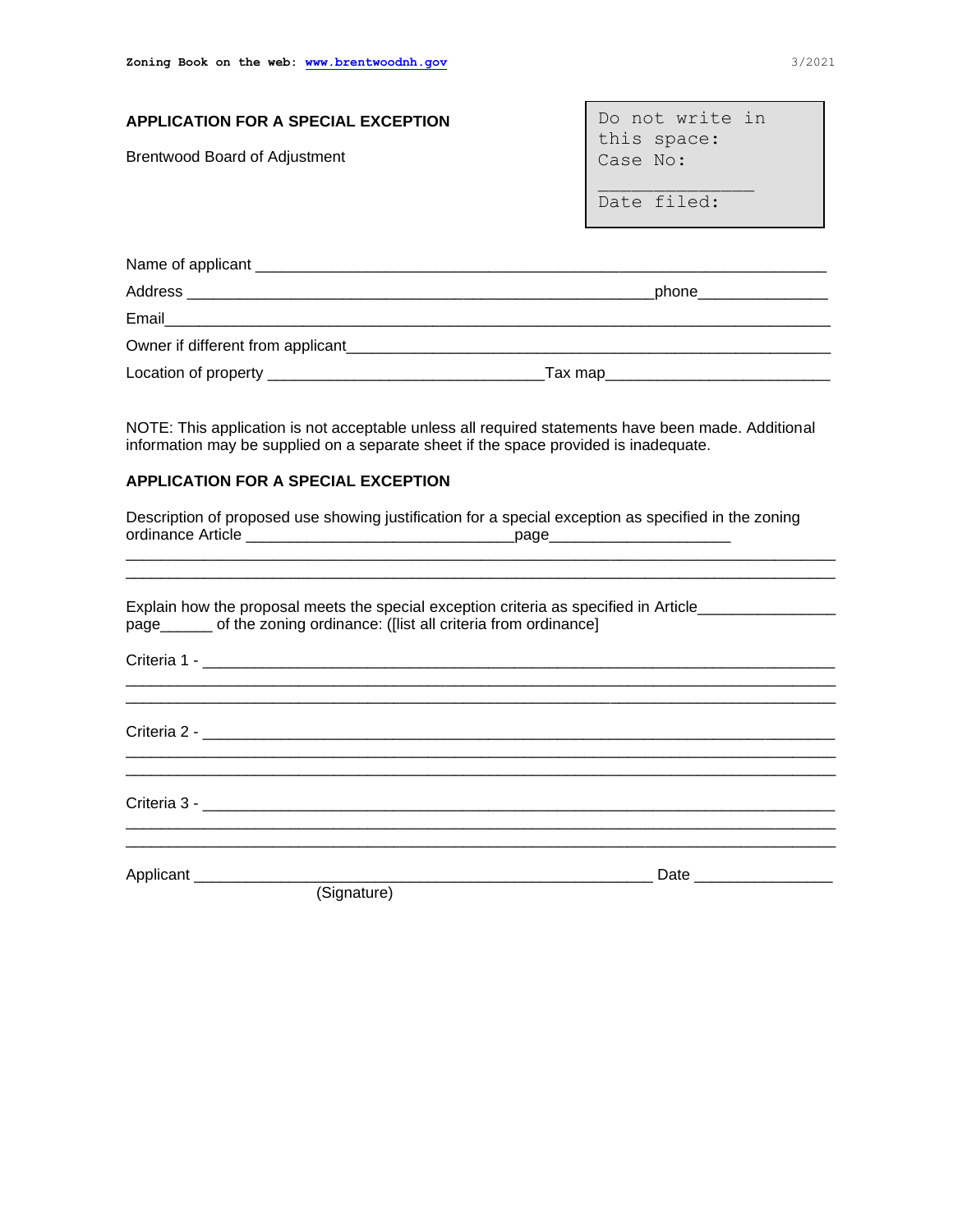| <b>APPLICATION FOR A VARIANCE</b>                                                                                                                                                          |  | Do not write in         | 2014 |
|--------------------------------------------------------------------------------------------------------------------------------------------------------------------------------------------|--|-------------------------|------|
| <b>Brentwood Board of Adjustment</b>                                                                                                                                                       |  | this space:<br>Case No: |      |
|                                                                                                                                                                                            |  |                         |      |
|                                                                                                                                                                                            |  | Date filed:             |      |
|                                                                                                                                                                                            |  |                         |      |
|                                                                                                                                                                                            |  |                         |      |
|                                                                                                                                                                                            |  |                         |      |
|                                                                                                                                                                                            |  |                         |      |
|                                                                                                                                                                                            |  |                         |      |
| NOTE: This application is not acceptable unless all required statements have been made. Additional information may be<br>supplied on a separate sheet if the space provided is inadequate. |  |                         |      |
| A variance is requested from article ____________ section ____________page______of the zoning ordinance to permit                                                                          |  |                         |      |
|                                                                                                                                                                                            |  |                         |      |
| Facts in support of granting the variance:                                                                                                                                                 |  |                         |      |
|                                                                                                                                                                                            |  |                         |      |
| 1. Granting the variance would not be contrary to the public interest:                                                                                                                     |  |                         |      |
|                                                                                                                                                                                            |  |                         |      |
|                                                                                                                                                                                            |  |                         |      |
|                                                                                                                                                                                            |  |                         |      |
| 2. If the variance were granted, the spirit of the ordinance would be observed because:                                                                                                    |  |                         |      |
|                                                                                                                                                                                            |  |                         |      |
|                                                                                                                                                                                            |  |                         |      |
|                                                                                                                                                                                            |  |                         |      |
|                                                                                                                                                                                            |  |                         |      |
| 3. Granting the variance would do substantial justice because:                                                                                                                             |  |                         |      |
|                                                                                                                                                                                            |  |                         |      |
|                                                                                                                                                                                            |  |                         |      |
| 4. If the variance were granted, the values of the surrounding properties would not be diminished:                                                                                         |  |                         |      |
|                                                                                                                                                                                            |  |                         |      |
|                                                                                                                                                                                            |  |                         |      |
|                                                                                                                                                                                            |  |                         |      |
| 5. Unnecessary Hardship:<br>A. Owing to special conditions of the property that distinguish it from other properties in the area, denial of the                                            |  |                         |      |

variance would result in unnecessary hardship because:<br>i. No fair and substantial relationship exists

No fair and substantial relationship exists between the general public purposes of the ordinance provision and the specific application of that provision to the property because: \_\_\_\_\_\_\_\_\_\_\_\_\_\_\_\_\_\_\_\_\_\_\_\_\_\_\_\_\_\_\_\_\_\_\_\_\_\_\_\_\_\_\_\_\_\_\_\_\_\_\_\_\_\_\_\_\_\_\_\_\_\_\_\_\_\_\_\_\_\_\_\_\_\_\_\_\_\_\_\_\_\_\_\_\_\_\_\_\_\_\_\_\_\_\_\_\_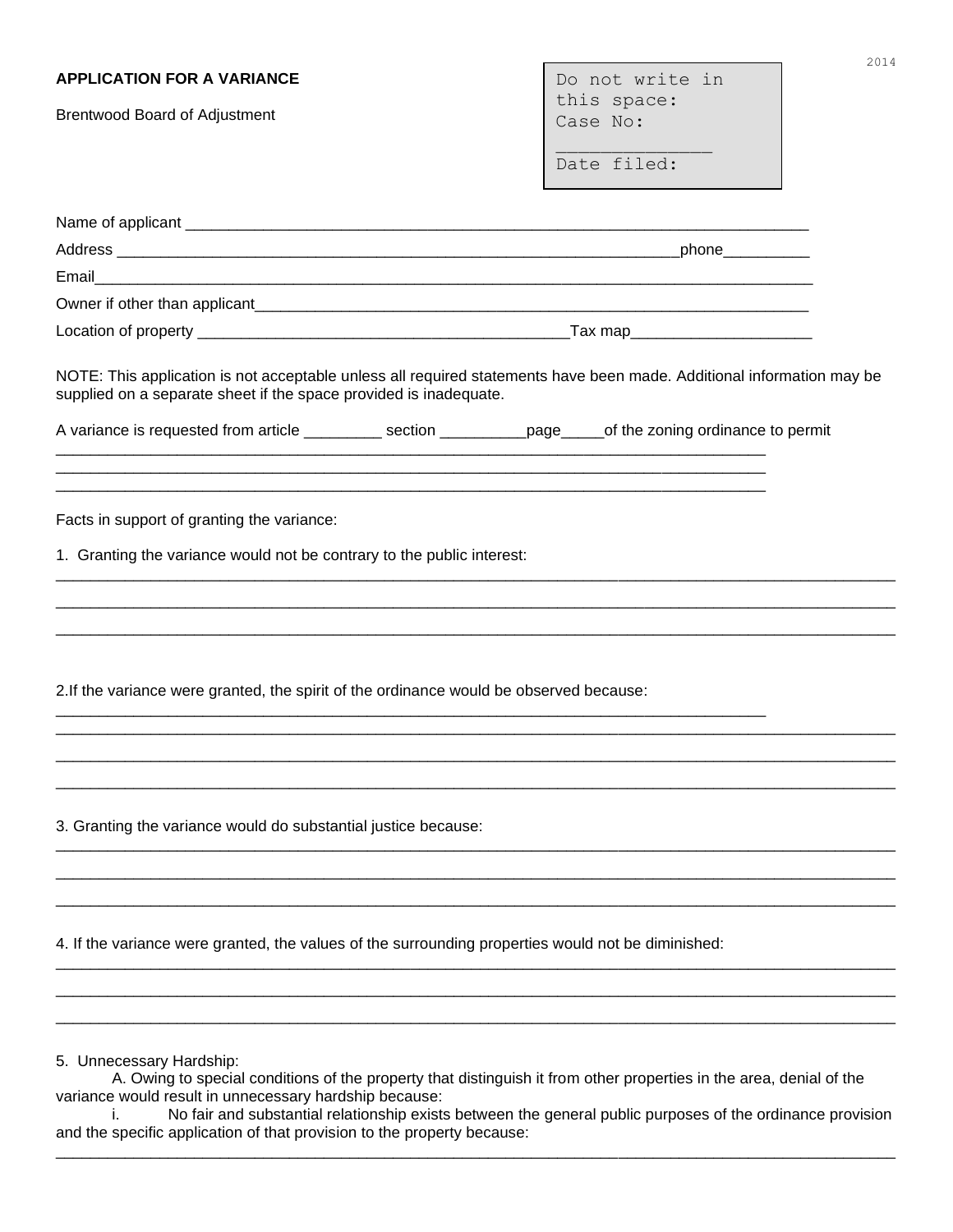And ii. The proposed use is a reasonable one because:

B. Explain how, if the criteria in subparagraph (A) are not established, an unnecessary hardship will be deemed to exist if, and only if, owing to special conditions of the property that distinguish it from other properties in the area, the property cannot be reasonably used in strict conformance with the ordinance, and a variance is therefore necessary to enable a reasonable use of it.

Applicant \_

(signature)

Date